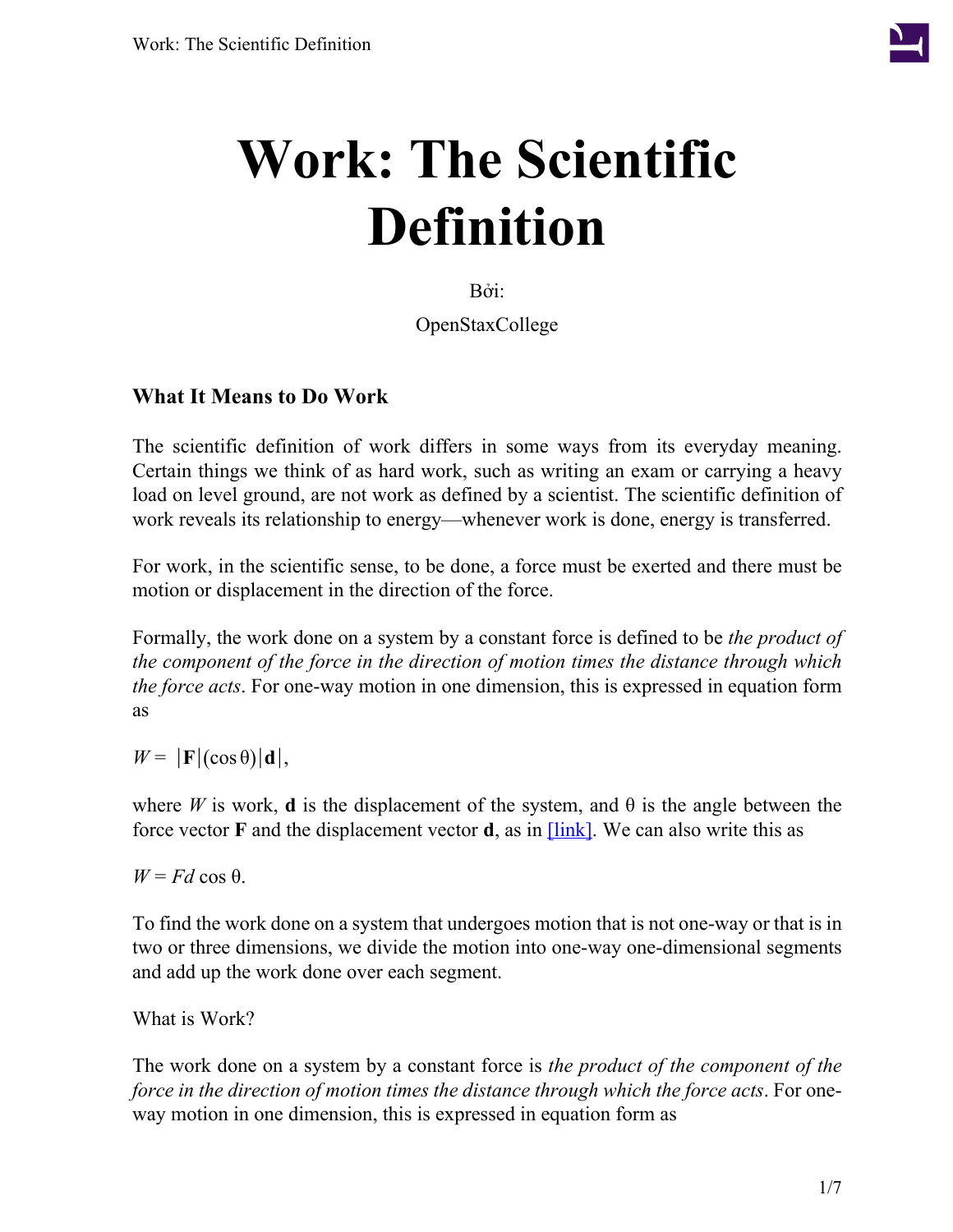$W = Fd \cos \theta$ ,

**F**

<span id="page-1-0"></span>where  $W$  is work,  $F$  is the magnitude of the force on the system,  $d$  is the magnitude of the displacement of the system, and  $\theta$  is the angle between the force vector **F** and the displacement vector **d**.



*Examples of work. (a) The work done by the force on this lawn mower is Fd cos θ. Note that F cos θ is the component of the force in the direction of motion. (b) A person holding a briefcase does no work on it, because there is no motion. No energy is transferred to or from the briefcase.*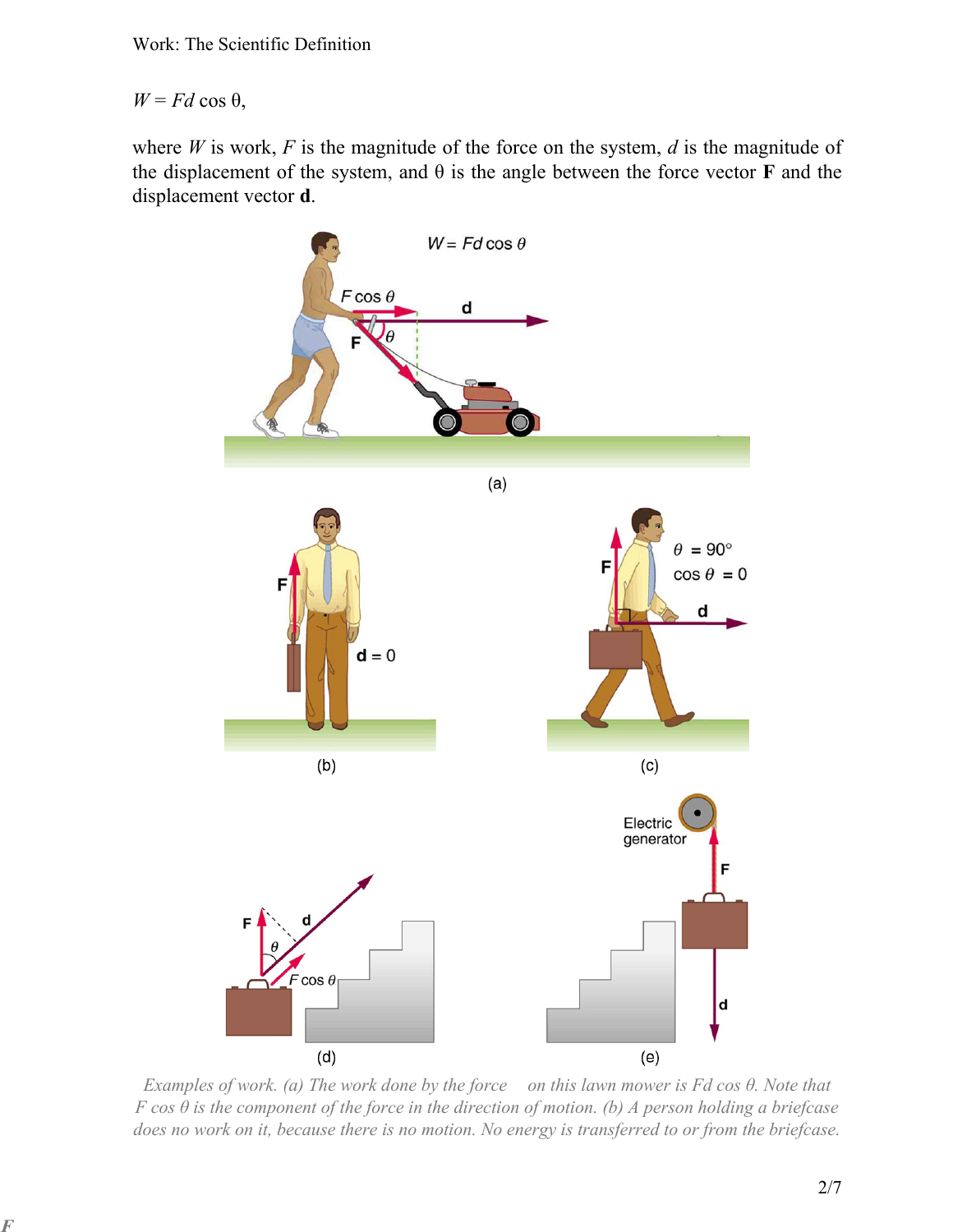#### Work: The Scientific Definition

*(c) The person moving the briefcase horizontally at a constant speed does no work on it, and transfers no energy to it. (d) Work is done on the briefcase by carrying it up stairs at constant speed, because there is necessarily a component of force in the direction of the motion. Energy is transferred to the briefcase and could in turn be used to do work. (e) When the briefcase is lowered, energy is transferred out of the briefcase and into an electric generator. Here the work done on the briefcase by the generator is negative, removing energy from the briefcase, because and are in opposite directions.* 

To examine what the definition of work means, let us consider the other situations shown in  $[\text{link}]$ . The person holding the briefcase in  $[\text{link}](b)$  does no work, for example. Here  $d = 0$ , so  $W = 0$ . Why is it you get tired just holding a load? The answer is that your muscles are doing work against one another, *but they are doing no work on the system of interest* (the "briefcase-Earth system"—see [Gravitational](/m42148) Potential Energy for more details). There must be motion for work to be done, and there must be a component of the force in the direction of the motion. For example, the person carrying the briefcase on level ground in  $[\text{link}](c)$  does no work on it, because the force is perpendicular to the motion. That is,  $\cos 90^\circ = 0$ , and so  $W = 0$ .

and are in opposite directions.<br>
and are in opposite directions.<br>
Shown in [link]. The person holding the briefcase in [link](b)<br>
Here  $d = 0$ , so  $W = 0$ . Why is it you get tired just holding a l<br>
muscles are doing work ag In contrast, when a force exerted on the system has a component in the direction of motion, such as in [\[link\]\(](#page-1-0)d), work *is* done—energy is transferred to the briefcase. Finally, in  $\overline{\text{link}}(e)$ , energy is transferred from the briefcase to a generator. There are two good ways to interpret this energy transfer. One interpretation is that the briefcase's weight does work on the generator, giving it energy. The other interpretation is that the generator does negative work on the briefcase, thus removing energy from it. The drawing shows the latter, with the force from the generator upward on the briefcase, and the displacement downward. This makes  $\theta = 180^{\circ}$ , and cos  $180^{\circ} = -1$ ; therefore, *W* is negative.

#### **Calculating Work**

**F**

Work and energy have the same units. From the definition of work, we see that those units are force times distance. Thus, in SI units, work and energy are measured in newton-meters. A newton-meter is given the special name joule (J), and  $1 J = 1 N·m = 1 kg · m<sup>2</sup>/s<sup>2</sup>$ . One joule is not a large amount of energy; it would lift a small 100-gram apple a distance of about 1 meter.

Calculating the Work You Do to Push a Lawn Mower Across a Large Lawn

How much work is done on the lawn mower by the person in  $[\text{link}](a)$  if he exerts a constant force of 75.0 N at an angle 35º below the horizontal and pushes the mower 25.0 m on level ground? Convert the amount of work from joules to kilocalories and compare it with this person's average daily intake of 10,000 kJ (about 2400 kcal) of food energy. One *calorie* (1 cal) of heat is the amount required to warm 1 g of water by 1<sup>o</sup>C, and is equivalent to 4.184 J, while one *food calorie* (1 kcal) is equivalent to 4184 J.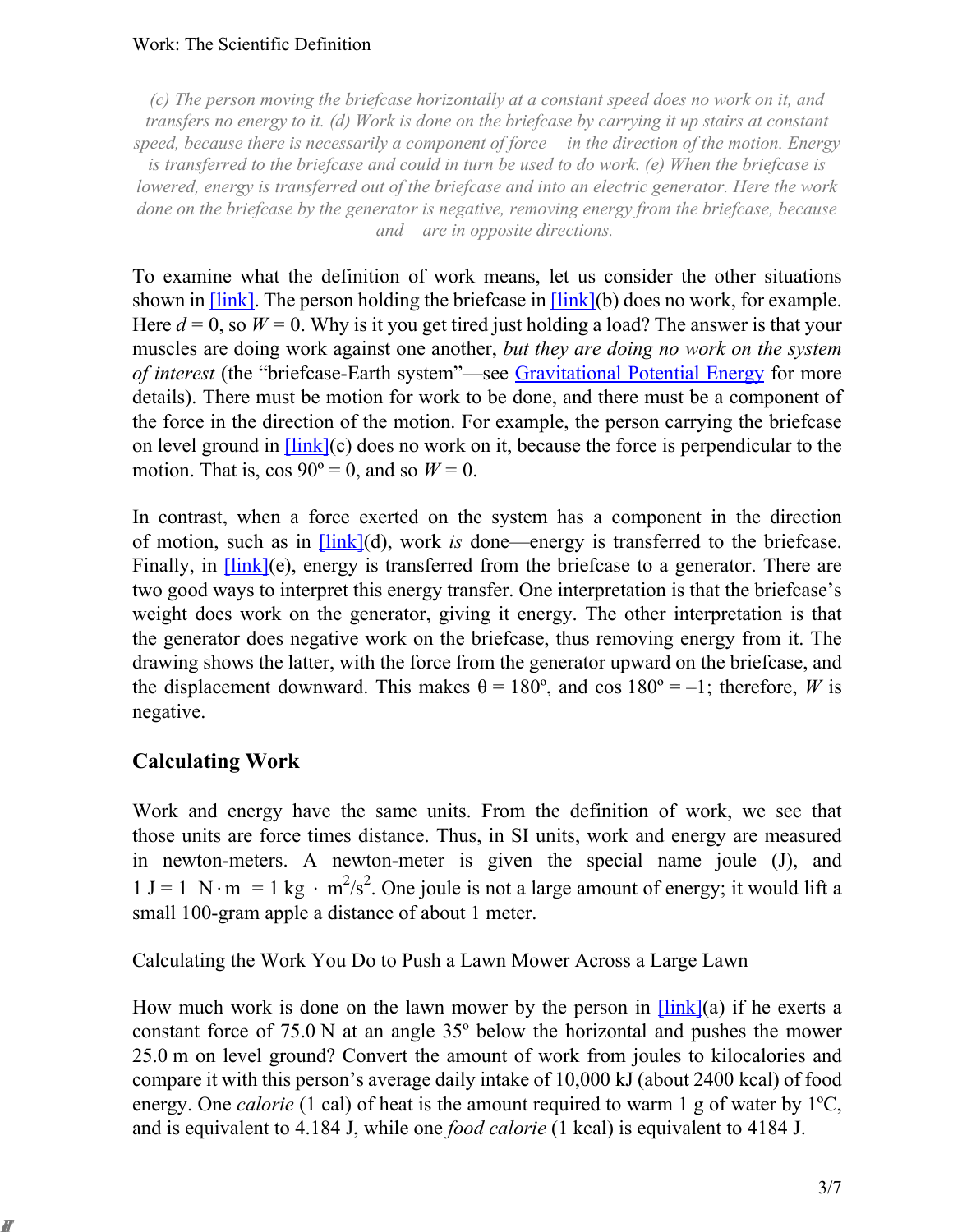### **Strategy**

We can solve this problem by substituting the given values into the definition of work done on a system, stated in the equation  $W = Fd \cos \theta$ . The force, angle, and displacement are given, so that only the work *W* is unknown.

#### **Solution**

The equation for the work is

 $W = Fd \cos \theta$ .

Substituting the known values gives

 $W = (75.0 \text{ N})(25.0 \text{ m}) \cos(35.0^{\circ})$  $=$  1536 J = 1.54  $\times$  10<sup>3</sup> J.

Converting the work in joules to kilocalories yields  $W = (1536 \text{ J})(1 \text{ kcal}/4184 \text{ J}) = 0.367 \text{ kcal}$ . The ratio of the work done to the daily consumption is

 $\frac{W}{2400 \text{ kcal}} = 1.53 \times 10^{-4}$ .

#### **Discussion**

This ratio is a tiny fraction of what the person consumes, but it is typical. Very little of the energy released in the consumption of food is used to do work. Even when we "work" all day long, less than 10% of our food energy intake is used to do work and more than 90% is converted to thermal energy or stored as chemical energy in fat.

# **Section Summary**

- Work is the transfer of energy by a force acting on an object as it is displaced.
- The work *W* that a force **F** does on an object is the product of the magnitude *F* of the force, times the magnitude *d* of the displacement, times the cosine of the angle  $\theta$  between them. In symbols,  $W = Fd \cos \theta$ .
- The SI unit for work and energy is the joule (J), where  $1 J = 1 N \cdot m = 1 kg \cdot m^2/s^2$ .
- The work done by a force is zero if the displacement is either zero or perpendicular to the force.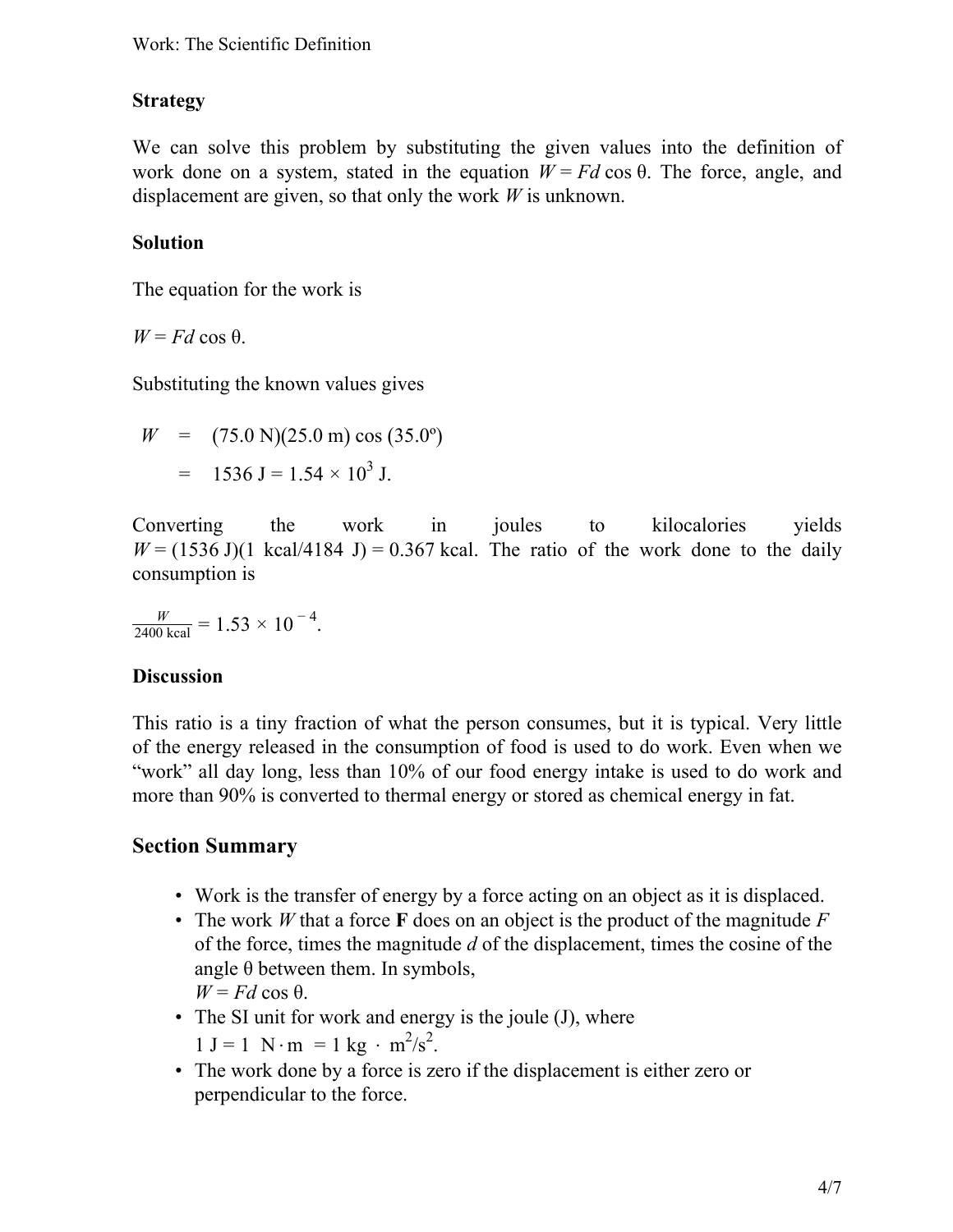• The work done is positive if the force and displacement have the same direction, and negative if they have opposite direction.

# **Conceptual Questions**

Give an example of something we think of as work in everyday circumstances that is not work in the scientific sense. Is energy transferred or changed in form in your example? If so, explain how this is accomplished without doing work.

Give an example of a situation in which there is a force and a displacement, but the force does no work. Explain why it does no work.

Describe a situation in which a force is exerted for a long time but does no work. Explain.

# **Problems & Exercises**

How much work does a supermarket checkout attendant do on a can of soup he pushes 0.600 m horizontally with a force of 5.00 N? Express your answer in joules and kilocalories.

3.00 J = 7.17  $\times$  10<sup>-4</sup> kcal

A 75.0-kg person climbs stairs, gaining 2.50 meters in height. Find the work done to accomplish this task.

(a) Calculate the work done on a 1500-kg elevator car by its cable to lift it 40.0 m at constant speed, assuming friction averages 100 N. (b) What is the work done on the lift by the gravitational force in this process? (c) What is the total work done on the lift?

- (a)  $5.92 \times 10^5$  J
- (b)  $-5.88 \times 10^5$  J
- $(c)$  4.00 kJ

Suppose a car travels 108 km at a speed of 30.0 m/s, and uses 2.0 gal of gasoline. Only 30% of the gasoline goes into useful work by the force that keeps the car moving at constant speed despite friction. (See  $\boxed{\text{link}}$  for the energy content of gasoline.) (a) What is the force exerted to keep the car moving at constant speed? (b) If the required force is directly proportional to speed, how many gallons will be used to drive 108 km at a speed of 28.0 m/s?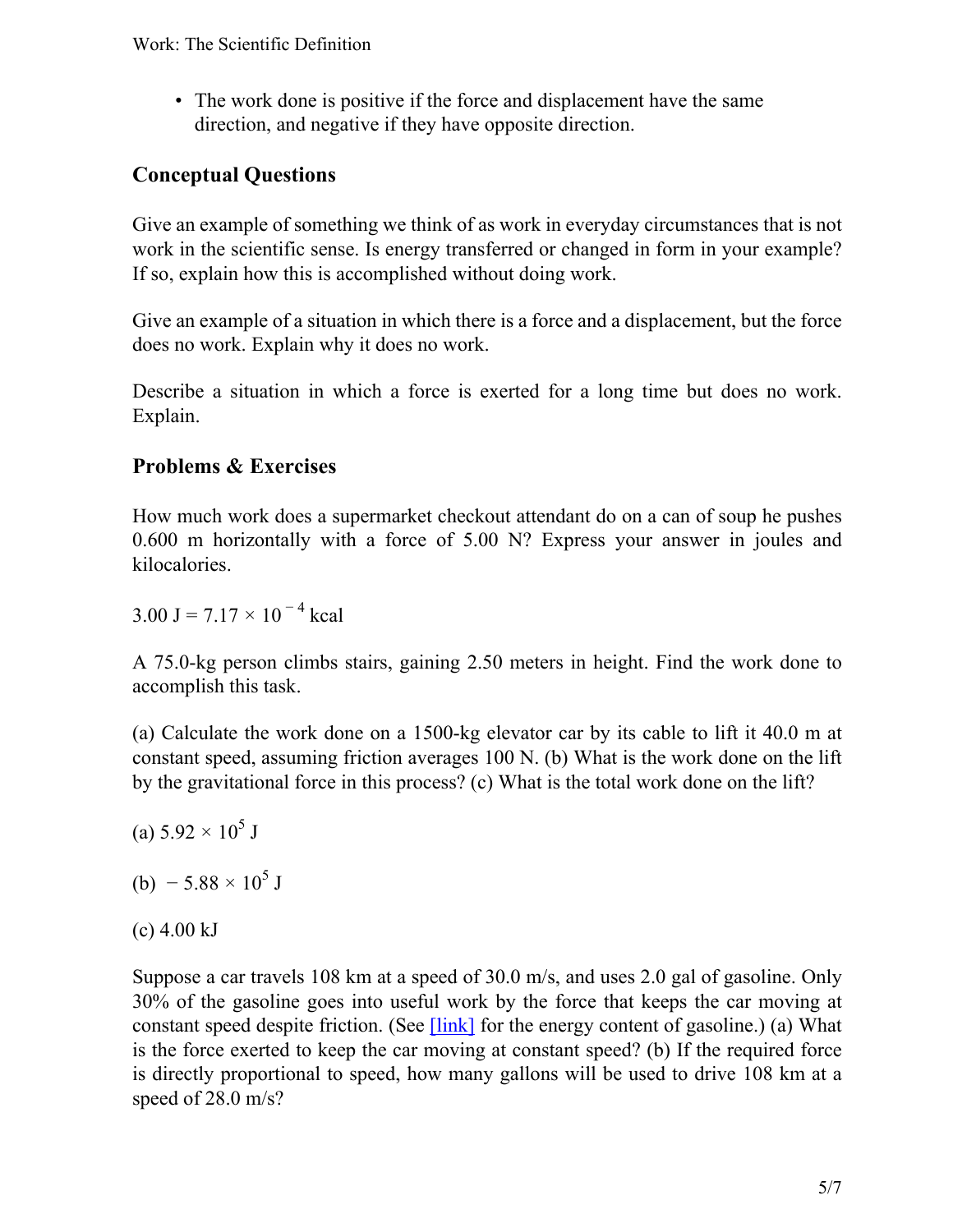<span id="page-5-0"></span>Calculate the work done by an 85.0-kg man who pushes a crate 4.00 m up along a ramp that makes an angle of 20.0º with the horizontal. (See [\[link\]](#page-5-0).) He exerts a force of 500 N on the crate parallel to the ramp and moves at a constant speed. Be certain to include the work he does on the crate *and* on his body to get up the ramp.



*A man pushes a crate up a ramp.*

 $3.14 \times 10^3$  J

<span id="page-5-1"></span>How much work is done by the boy pulling his sister 30.0 m in a wagon as shown in [\[link\]?](#page-5-1) Assume no friction acts on the wagon.



*The boy does work on the system of the wagon and the child when he pulls them as shown.*

A shopper pushes a grocery cart 20.0 m at constant speed on level ground, against a 35.0 N frictional force. He pushes in a direction 25.0º below the horizontal. (a) What is the work done on the cart by friction? (b) What is the work done on the cart by the gravitational force? (c) What is the work done on the cart by the shopper? (d) Find the force the shopper exerts, using energy considerations. (e) What is the total work done on the cart?

- $(a) -700$  J
- (b) 0
- (c) 700 J
- (d) 38.6 N